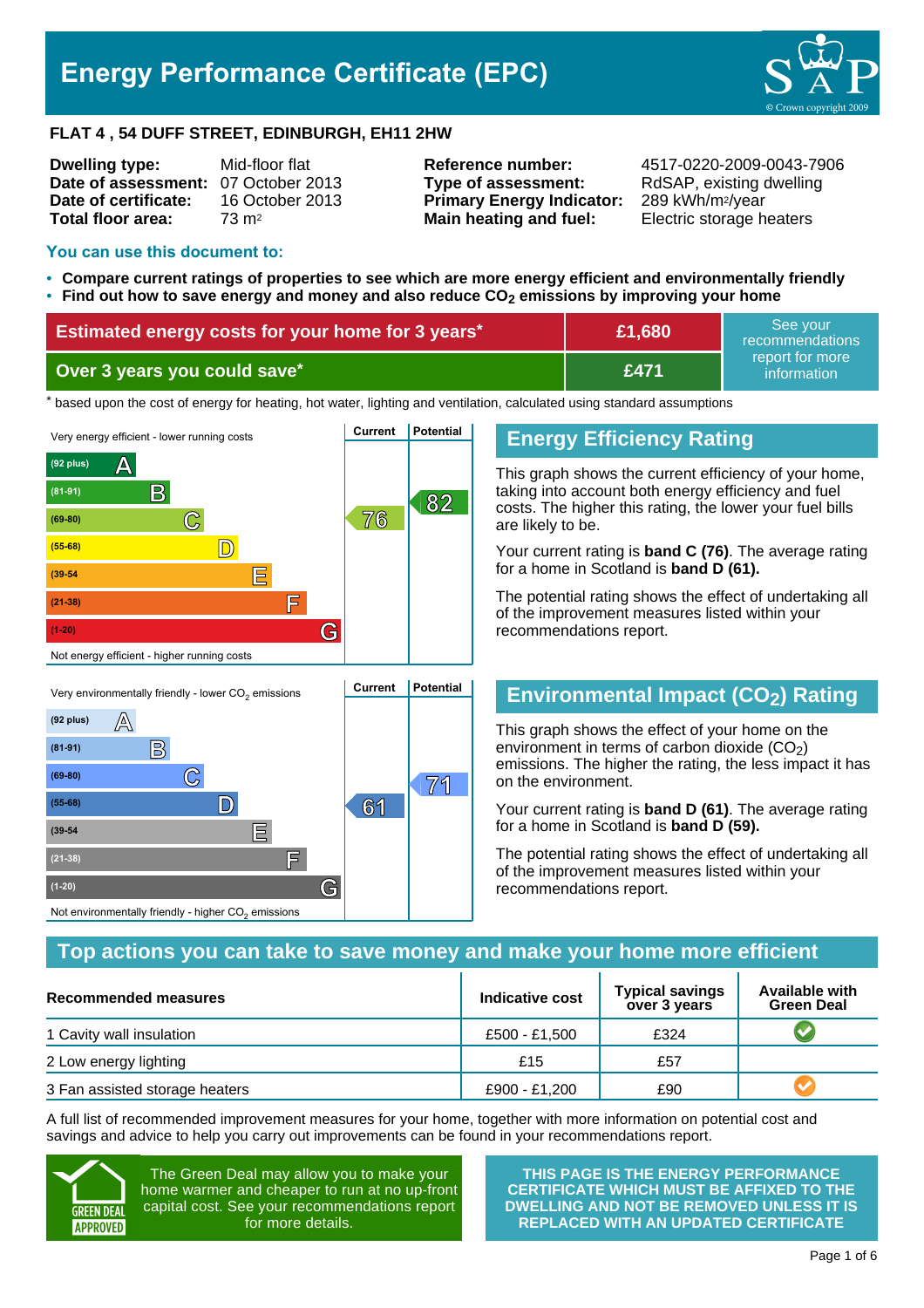### FLAT 4 , 54 DUFF STREET, EDINBURGH, EH11 2HW 16 October 2013 RRN: 4517-0220-2009-0043-7906

# **Summary of the energy performance related features of this home**

This table sets out the results of the survey which lists the current energy-related features of this home. Each element is assessed by the national calculation methodology; 1 star = very poor (least efficient), 2 stars = poor, 3 stars = average, 4 stars = good and 5 stars = very good (most efficient). The assessment does not take into consideration the condition of an element and how well it is working. 'Assumed' means that the insulation could not be inspected and an assumption has been made in the methodology, based on age and type of construction.

| <b>Element</b>        | <b>Description</b>                                  | <b>Energy Efficiency</b> | Environmental      |
|-----------------------|-----------------------------------------------------|--------------------------|--------------------|
| Walls                 | Cavity wall, as built, partial insulation (assumed) | ★★★☆☆                    | ★★★☆☆              |
| Roof                  | (another dwelling above)                            |                          |                    |
| Floor                 | (other premises below)                              |                          |                    |
| <b>Windows</b>        | Fully double glazed                                 | ★★★☆☆                    | ★★★☆☆              |
| Main heating          | Electric storage heaters                            | ★★★☆☆                    | $\bigstar x x x x$ |
| Main heating controls | Manual charge control                               | ★★☆☆☆                    | ★★☆☆☆              |
| Secondary heating     | Portable electric heaters (assumed)                 |                          |                    |
| Hot water             | Electric immersion, off-peak                        | ★★★☆☆                    | ★☆☆☆☆              |
| Lighting              | Low energy lighting in 50% of fixed outlets         | ★★★★☆                    | ★★★★☆              |

# **The energy efficiency rating of your home**

Your Energy Efficiency Rating is calculated using the standard UK methodology, RdSAP. This calculates energy used for heating, hot water, lighting and ventilation and then applies fuel costs to that energy use to give an overall rating for your home. The rating is given on a scale of 1 to 100. Other than the cost of fuel for electrical appliances and for cooking, a building with a rating of 100 would cost almost nothing to run.

As we all use our homes in different ways, the energy rating is calculated using standard occupancy assumptions which may be different from the way you use it. The rating also uses national weather information to allow comparison between buildings in different parts of Scotland. However, to make information more relevant to your home, local weather data is used to calculate your energy use,  $CO<sub>2</sub>$  emissions, running costs and the savings possible from making improvements.

### **The impact of your home on the environment**

One of the biggest contributors to global warming is carbon dioxide. The energy we use for heating, lighting and power in our homes produces over a quarter of the UK's carbon dioxide emissions. Different fuels produce different amounts of carbon dioxide for every kilowatt hour (kWh) of energy used. The Environmental Impact Rating of your home is calculated by applying these 'carbon factors' for the fuels you use to your overall energy use.

The average Scottish household produces about 6 tonnes of carbon dioxide every year. Based on this assessment, heating and lighting this home currently produces approximately 3.7 tonnes of carbon dioxide every year. Adopting recommendations in this report can reduce emissions and protect the environment. If you were to install all of these recommendations this could reduce emissions by 0.9 tonnes per year. You could reduce emissions even more by switching to renewable energy sources.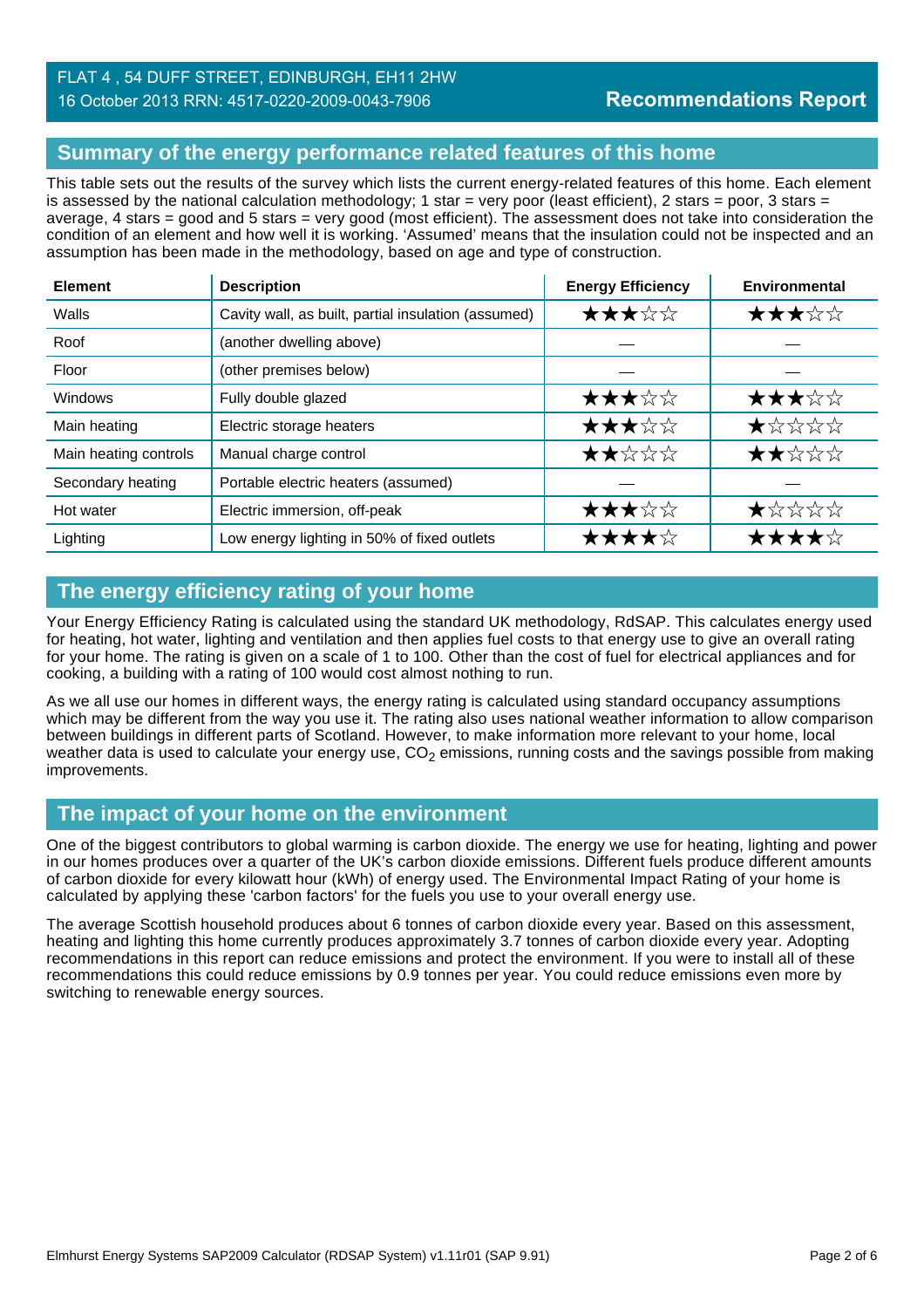### FLAT 4 , 54 DUFF STREET, EDINBURGH, EH11 2HW 16 October 2013 RRN: 4517-0220-2009-0043-7906

# **Estimated energy costs for this home**

| Editional and all and the time hand |                             |                               |                                 |
|-------------------------------------|-----------------------------|-------------------------------|---------------------------------|
|                                     | <b>Current energy costs</b> | <b>Potential energy costs</b> | <b>Potential future savings</b> |
| <b>Heating</b>                      | £1,056 over 3 years         | £660 over 3 years             |                                 |
| <b>Hot water</b>                    | £396 over 3 years           | £396 over 3 years             | <b>You could</b>                |
| Lighting                            | £228 over 3 years           | £153 over 3 years             | save £471                       |
|                                     | Totals £1,680               | £1,209                        | over 3 years                    |

These figures show how much the average household would spend in this property for heating, lighting and hot water. This excludes energy use for running appliances such as TVs, computers and cookers, and the benefits of any electricity generated by this home (for example, from photovoltaic panels). The potential savings in energy costs show the effect of undertaking all of the recommended measures listed below.

### **Recommendations for improvement**

The measures below will improve the energy and environmental performance of this dwelling. The performance ratings after improvements listed below are cumulative; that is, they assume the improvements have been installed in the order that they appear in the table. Further information about the recommended measures and other simple actions to take today to save money is available from the Home Energy Scotland hotline which can be contacted on 0800 512 012. Before carrying out work, make sure that the appropriate permissions are obtained, where necessary. This may include permission from a landlord (if you are a tenant) or the need to get a Building Warrant for certain types of work.

|   |                                              |                 | <b>Typical saving</b> | <b>Rating after improvement</b> |                    | <b>Green</b> |  |
|---|----------------------------------------------|-----------------|-----------------------|---------------------------------|--------------------|--------------|--|
|   | <b>Recommended measures</b>                  | Indicative cost | per year              | <b>Energy</b>                   | <b>Environment</b> | <b>Deal</b>  |  |
|   | Cavity wall insulation                       | £500 - £1,500   | £108                  | C80                             | C69                |              |  |
| 2 | Low energy lighting for all fixed<br>outlets | £15             | £19                   | <b>B</b> 81                     | C 70               |              |  |
| 3 | Fan-assisted storage heaters                 | £900 - £1,200   | £30                   | <b>B</b> 82                     | C71                |              |  |

Measures which have a green deal tick  $\bullet$  are likely to be eligible for Green Deal finance plans based on indicative costs. Subsidy also may be available for some measures, such as solid wall insulation. Additional support may also be available for certain households in receipt of means tested benefits. Measures which have an orange tick **on** may need additional finance. To find out how you could use Green Deal finance to improve your property, visit www.greenerscotland.org or contact the Home Energy Scotland hotline on 0800 512 012.

#### **Alternative measures**

There are alternative improvement measures which you could also consider for your home. It would be advisable to seek further advice and illustration of the benefits and costs of such measures.

- External insulation with cavity wall insulation
- Air or ground source heat pump

# **Choosing the right improvement package**

For free and impartial advice on choosing suitable measures for your property, contact the Home Energy Scotland hotline on 0800 512 012 or go to www.greenerscotland.org.

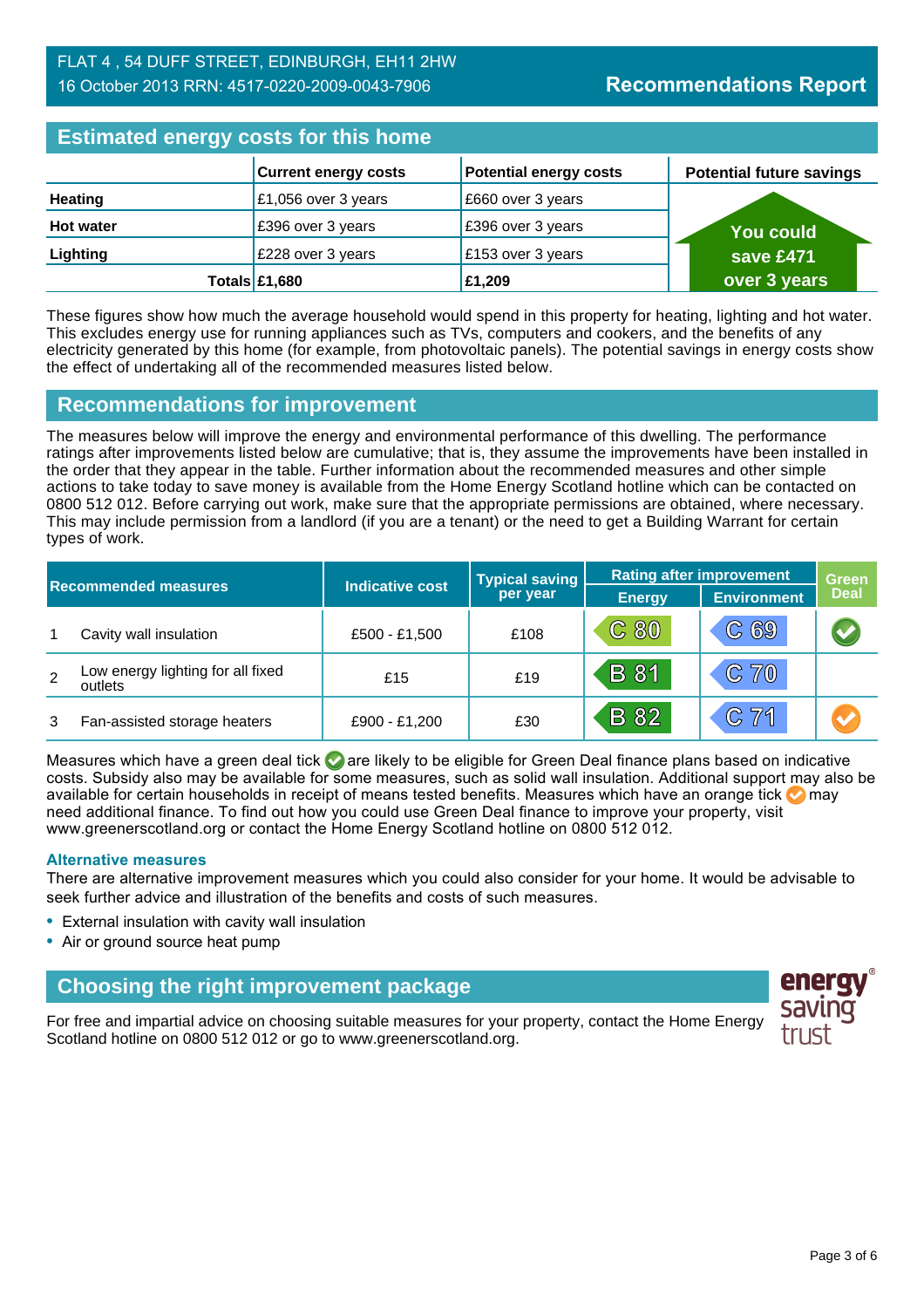### **About the recommended measures to improve your home's performance rating**

This section offers additional information and advice on the recommended improvement measures for your home

#### **1 Cavity wall insulation**

Cavity wall insulation, to fill the gap between the inner and outer layers of external walls with an insulating material, reduces heat loss; this will improve levels of comfort, reduce energy use and lower fuel bills. The insulation material is pumped into the gap through small holes that are drilled into the outer walls, and the holes are made good afterwards. As specialist machinery is used to fill the cavity, a professional installation company should carry out this work, and they should carry out a thorough survey before commencing work to ensure that this type of insulation is suitable for this home and its exposure. They should also provide a guarantee for the work and handle any building standards issues. Further information about cavity wall insulation and details of local installers can be obtained from the Building Standards Division's section of the Scottish Government website (www.scotland.gov.uk/Topics/Built-Environment/Building/Building-

standards/publications/pubguide/cavitywallinsul) or the National Insulation Association (www.nationalinsulationassociation.org.uk).

#### **2 Low energy lighting**

Replacement of traditional light bulbs with energy saving recommended ones will reduce lighting costs over the lifetime of the bulb, and they last up to 12 times longer than ordinary light bulbs. Also consider selecting low energy light fittings when redecorating; contact the Lighting Association for your nearest stockist of Domestic Energy Efficient Lighting Scheme fittings.

#### **3 Fan assisted storage heaters**

Modern storage heaters are smaller and easier to control than the older type in this property. Ask for a quotation for new, fan-assisted heaters with automatic charge control. Installations should be in accordance with the current regulations covering electrical wiring. Ask the heating engineer to explain the options, which might also include switching to other forms of electric heating.

### **Low and zero carbon energy sources**

Low and zero carbon (LZC) energy sources are sources of energy that release either very little or no carbon dioxide into the atmosphere when they are used. Installing these sources may help reduce energy bills as well as cutting carbon.

**LZC energy sources present:** There are none provided for this home

### **Your home's heat demand**

For most homes, the vast majority of energy costs come from heating the home. Where applicable to your home, the table below shows the energy that could be saved by insulating the attic and walls, based upon the typical energy use for this building. Numbers shown in brackets are the reduction in energy use possible from each improvement measure.

| <b>Heat demand</b>           | <b>Existing dwelling</b> | Impact of loft<br>insulation | Impact of cavity<br>wall insulation | Impact of solid wall<br>insulation |
|------------------------------|--------------------------|------------------------------|-------------------------------------|------------------------------------|
| Space heating (kWh per year) | 4.544                    | N/A                          | (1.486)                             | N/A                                |
| Water heating (kWh per year) | 2.173                    |                              |                                     |                                    |

| <b>Addendum</b> |  |
|-----------------|--|
|                 |  |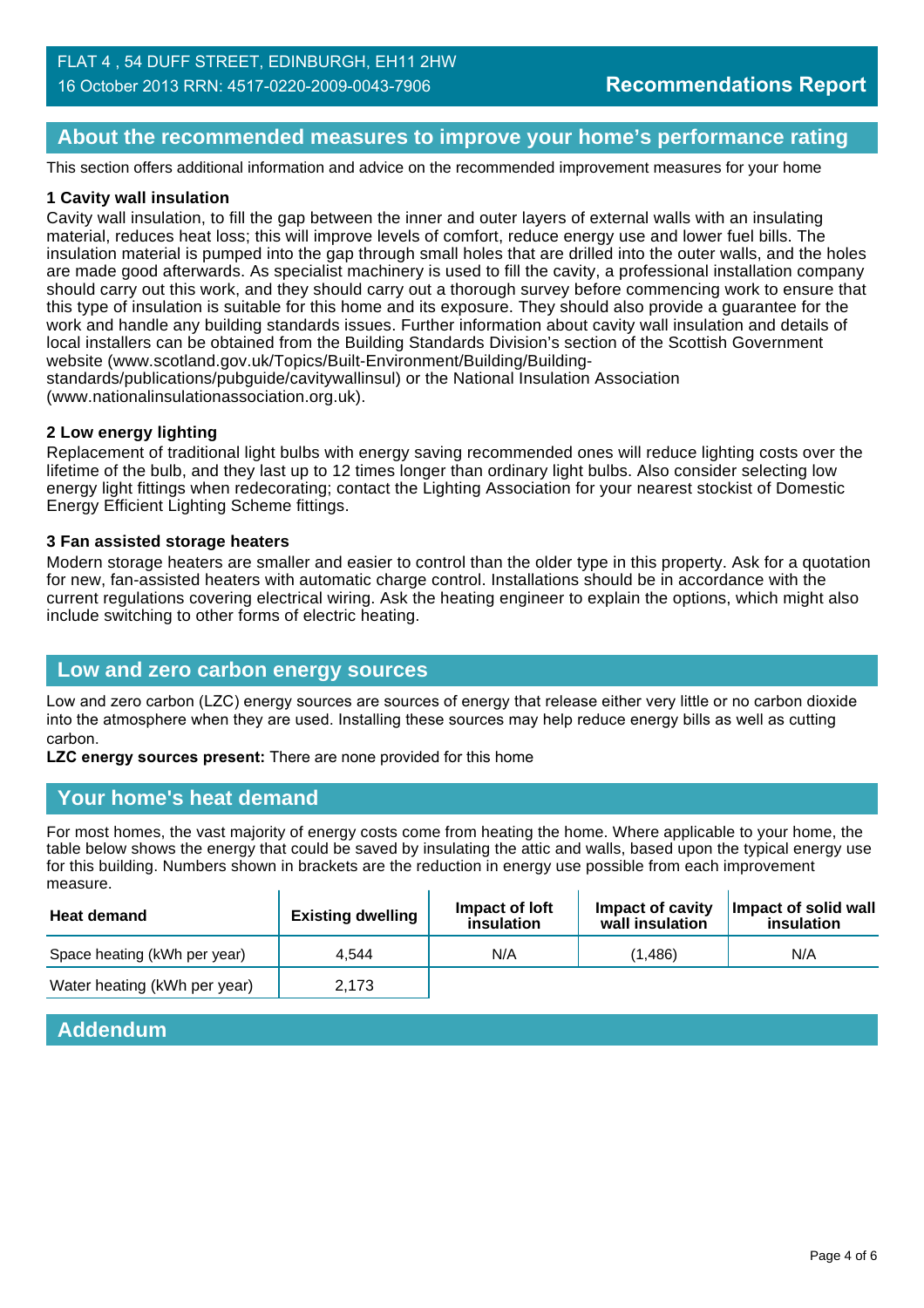### FLAT 4 , 54 DUFF STREET, EDINBURGH, EH11 2HW 16 October 2013 RRN: 4517-0220-2009-0043-7906

# **About this document**

This Recommendations Report and the accompanying Energy Performance Certificate are valid for a maximum of ten years. These documents cease to be valid where superseded by a more recent assessment of the same building carried out by a member of an Approved Organisation.

The Energy Performance Certificate and this Recommendations Report for this building were produced following an energy assessment undertaken by an assessor accredited by Elmhurst (www.elmhurstenergy.co.uk), an Approved Organisation Appointed by Scottish Ministers. The certificate has been produced under the Energy Performance of Buildings (Scotland) Regulations 2008 from data lodged to the Scottish EPC register. You can verify the validity of this document by visiting www.scottishepcregister.org.uk and entering the report reference number (RRN) printed at the top of this page.

| Assessor's name:            | Mr. Rory Grant        |
|-----------------------------|-----------------------|
| Assessor membership number: | EES/009403            |
| Company name/trading name:  | <b>Calpec Limited</b> |
| Address:                    | 8 Charles Court       |
|                             | Limekilns             |
|                             | Fife                  |
|                             | Dunfermilne           |
|                             | <b>KY11 3LG</b>       |
| Phone number:               | 07766460620           |
| Email address:              | rory@calpec.co.uk     |
| Related party disclosure:   | No related party      |
|                             |                       |

If you have any concerns regarding the content of this report or the service provided by your assessor you should in the first instance raise these matters with your assessor and with the Approved Organisation to which they belong. All Approved Organisations are required to publish their complaints and disciplinary procedures and details can be found online at the web address given above.

#### **Use of this energy performance information**

This Certificate and Recommendations Report will be available to view online by any party with access to the report reference number (RRN) and to organisations delivering energy efficiency and carbon reduction initiatives on behalf of the Scottish and UK Governments. If you are the current owner or occupier of this building and do not wish this data to be used by these organisations to contact you in relation to such initiatives, please opt out by visiting www.scottishepcregister.org.uk and your data will be restricted accordingly. Further information on this and on Energy Performance Certificates in general can be found at www.scotland.gov.uk/epc.